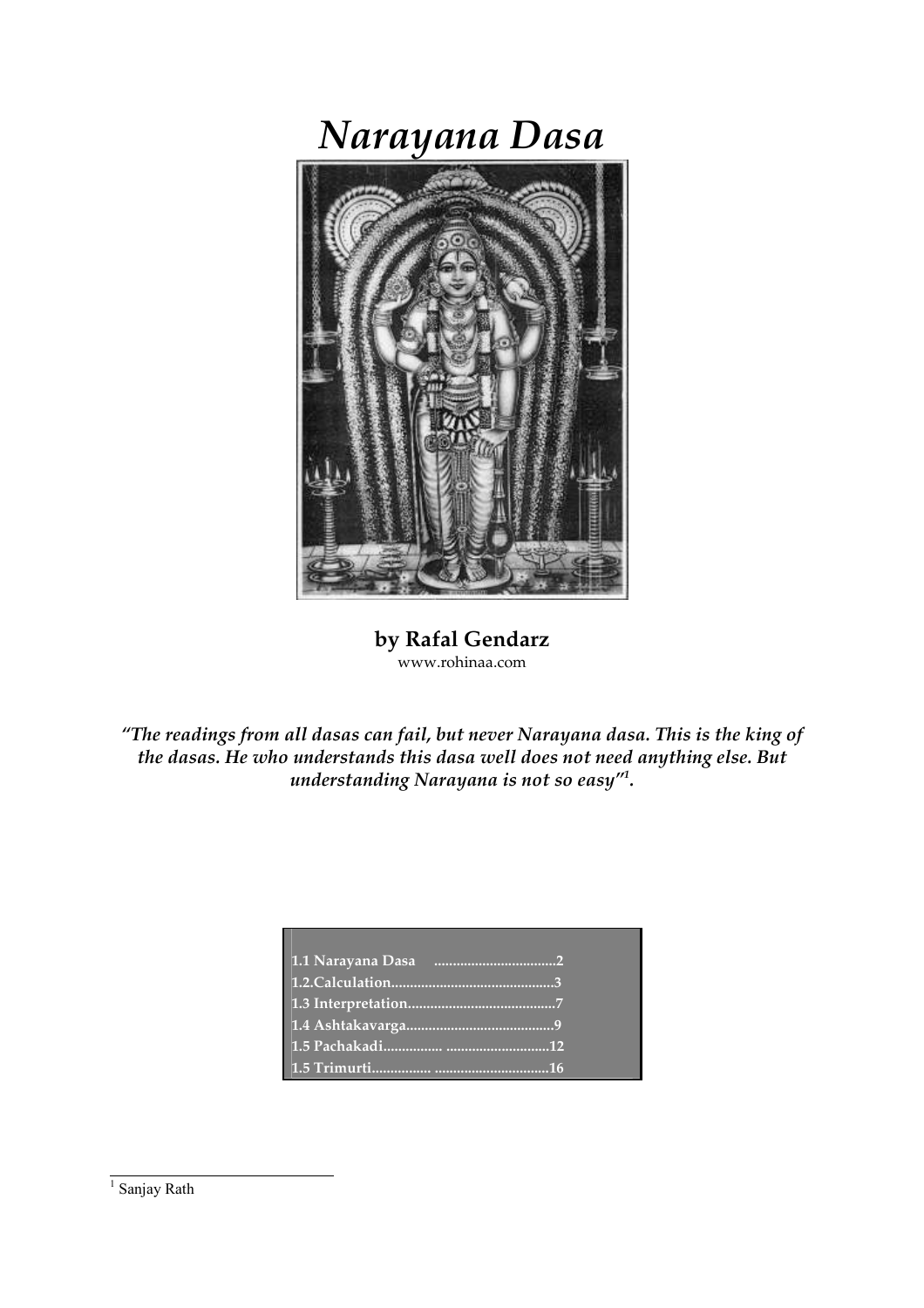#### 1. Narayana Dasa

The God Narayana of golden body, who is in the disc of the Surya, seated on a full-blown lotusflower, decorated with golden bracelets, earings and necklace and who wields a discus and conchshell in his arms should be constantly meditated upon. (Garuda Purana)

Narayana is the One who gives the direction (ayana) to the Nara (human). Based on strength of Kendra from Karakamsa one can follow four types of ayana : kama, artha, dharma & moksha. This is called Gati and the One who gives the highest Gati is Narayana per Sloka (SB 2.5.16):

> narayana-paro yogo narayana-param tapah narayana-param jnanam narayana-para gatih

All different types of meditation or mysticism are means for realizing Narayana. All austerities are aimed at achieving Narayana. Culture of transcendental knowledge is for getting a glimpse of Narayana, and ultimately salvation is entering the kingdom of Narayana.<sup>2</sup>

#### Dhyayet Sada Savitrimandala Madhyavarti Narayana Sarasijasana Sannivista; Keyurvan, Makarkundala-van,Kiriti-hari Hiranmayavapurdhrita Sankhachakrah.

"Fix the mind first on the feet of Lord Vishnu, then on lotus under the legs. Take it round the yellow silken cloth the Pitambara, then to the golden Hara, the gem on the breast, then ear-ring, then the face, then the crown on the head, then the bracelets on the arm, then the disc in the right upper hand, then the conch in the left upper hand, then the Gada or mace in the left lower hand. This is the order. Then come down to the feet and start again to the upper parts."<sup>3</sup>

In Jyotish, the Narayana Dasa shows where the Narayana sits in course of time, and this area will be of absolute importance to the native. From Rasi where the Narayana sits we will know about all events and the Gati (7H from Dasa Rasi) of the mind in the period of Dasa.

Technical name of dasa is Padakrama Dasa and that is how Jaimini calls it, *pada* means feet of signs while krama means movement/direction.

In south regions this dasa is called Padakrama Dasa and in our Rath-Parampara we call this dasa – Narayana Dasa. This is based on threefold division of Vasudeva's body into Brahma, Visnu and Siva.

"In Jyotish we must have two parallel and simulateneously operating dasa systems to determine (a) fate and (b) the reaction / karma or anubhava. The best two according to me is (a) Narayana dasa and (b) Vimsottari dasa″<sup>4</sup>. Narayana dasa (Guru – karaka) shows envinroment presented before us, resources (Su) which are before us to use it. Vimshotari dasa (Chandra – karaka) will show our choices (Nakshatra) based on disposition of Atma (Mahadasa), Mana (Antardasa) and Thanu (Pratyantardasa).

Generally people are living the life of introvert and extravert. They get situations from the world (12 from Surya) and they must also to give (2 from Surya). In this exchange of energy they sometimes get famous (Aditya) and feel joy being better than the others (Rajas Guna represents seperation/division).

 2 Translation : HDG Srila Prabhupada

<sup>&</sup>lt;sup>3</sup> Sivananda Swami

<sup>4</sup> Sanjay Rath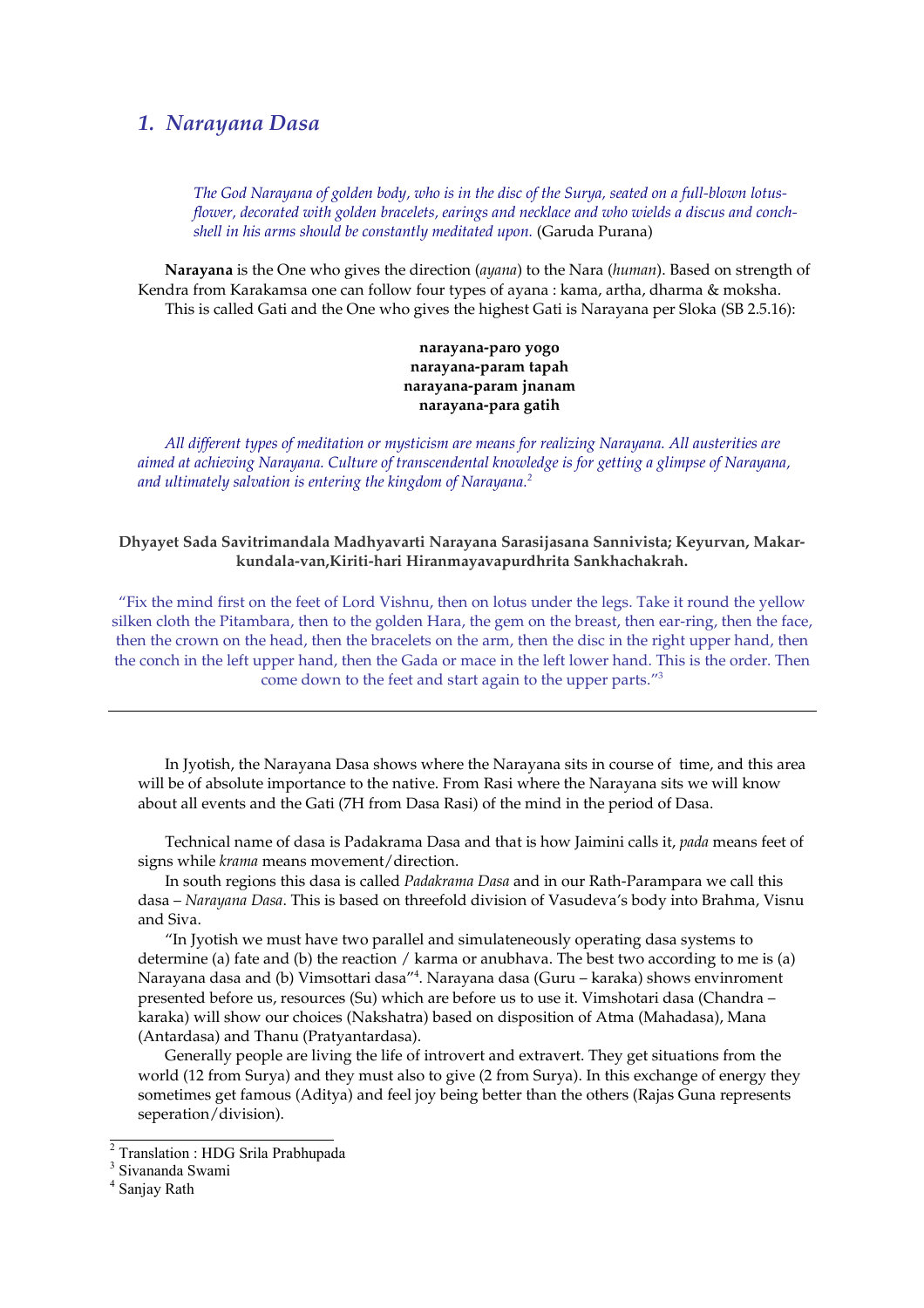We strive so hard to excell before collegues in work (Me) and before the amorous representation in the form of a wife. We do this by working hard (sixth bhava exalts Buddha) and by gifts/energy given to the lady (twelfth bhava exalts Shukra or rather Brghu). This situation can be a vicious circle which may afflicts the mind over and over (Bu and Ve are enemies of Chandra) and only Bhagavan (Guru per Prasna Marga) has the power to release us from this trap. In that way the Kali Yuga of obsessions (Capricorn shows also bad spirits) change to Satya Yuga per sloka : A Krta Yuga is a Kali Yuga to one who doesnt think of Govinda, a Kali Yuga is a Krta Yuga to one who has Achyuta in his heart (Garuda Purana Chapter 130)

# 1.1 Calculations

Before the calculation, qualities of Rasis are necessary to know. In table below, I placed, information which will be used in calculation.

| Sign          | Description                                                      |
|---------------|------------------------------------------------------------------|
| Mesha         | Male; Chara; Odd-footed; Prstodhaya; Fiery; Night; Quadruped     |
| Vrsabha       | Female; Sthira; Odd-footed; Prstodhaya; Earthy; Night; Quadruped |
| Mithuna       | Male; Dual; Odd-footed; Sirshodaya; Airy; Night; Human           |
| Karka         | Female; Chara; Even-footed; Prstodhaya; Watery; Night; Keeta     |
| Simha         | Male; Sthira; Even-footed; Sirshodaya; Fiery; Day; Quadruped     |
| Kanya         | Female; Dual; Even-footed; Sirshodaya; Earthy; Day; Human        |
| Thula         | Male; Chara; Odd-footed; Sirshodaya; Airy; Day; Human            |
| Vrscika       | Female; Sthira; Odd-footed; Sirshodaya; Watery; Day; Keeta       |
| <b>Dhanus</b> | Male; Dual ; Odd-footed; Prstodhaya; Fiery; Night; Hum-Quadruped |
| Makara        | Female; Chara; Even-footed; Prstodhaya; Earthy; Night; Quad-Fish |
| Kumbha        | Male; Sthira; Even-footed; Sirshodhaya; Airy; Day; Human         |
| Pisces        | Female; Dual; Even-footed; Ubhyodaya; Watery; Day; Fish          |

| Sign           | <b>Aspects by Rasi Drsti</b> |
|----------------|------------------------------|
| Mesha          | Simha, Vrscika, Kumbha       |
| Vrsabha        | Karka, Thula, Makara         |
| Mithuna        | Kanya, Dhanus, Meena         |
| Karka          | Vrscika, Kumbha, Vrsabha     |
| Simha          | Thula, Makara, Mesha         |
| Kanya          | Dhanus, Meena, Mithuna       |
| Thula          | Kumbha, Vrsabha, Simha       |
| <b>Vrscika</b> | Makara, Mesha, Karka         |
| <b>Dhanus</b>  | Meena, Mithuna, Kanya        |
| Makara         | Vrsabha, Simha, Vrscika      |
| Kumbha         | Mesha, Karka, Thula          |
| Pisces         | Mithuna, Kanya, Dhanus       |

#### Before going into calculation we must know if :

- a) Lagna (Brahma) or seventh bhava(Siva) is stronger
- b) If the ninth bhava from Lagna is odd-footed or even-footed
- c) If the Lagna/Asta Rasi is Chara/Sthira/Dwisvabhava
- d) Exceptions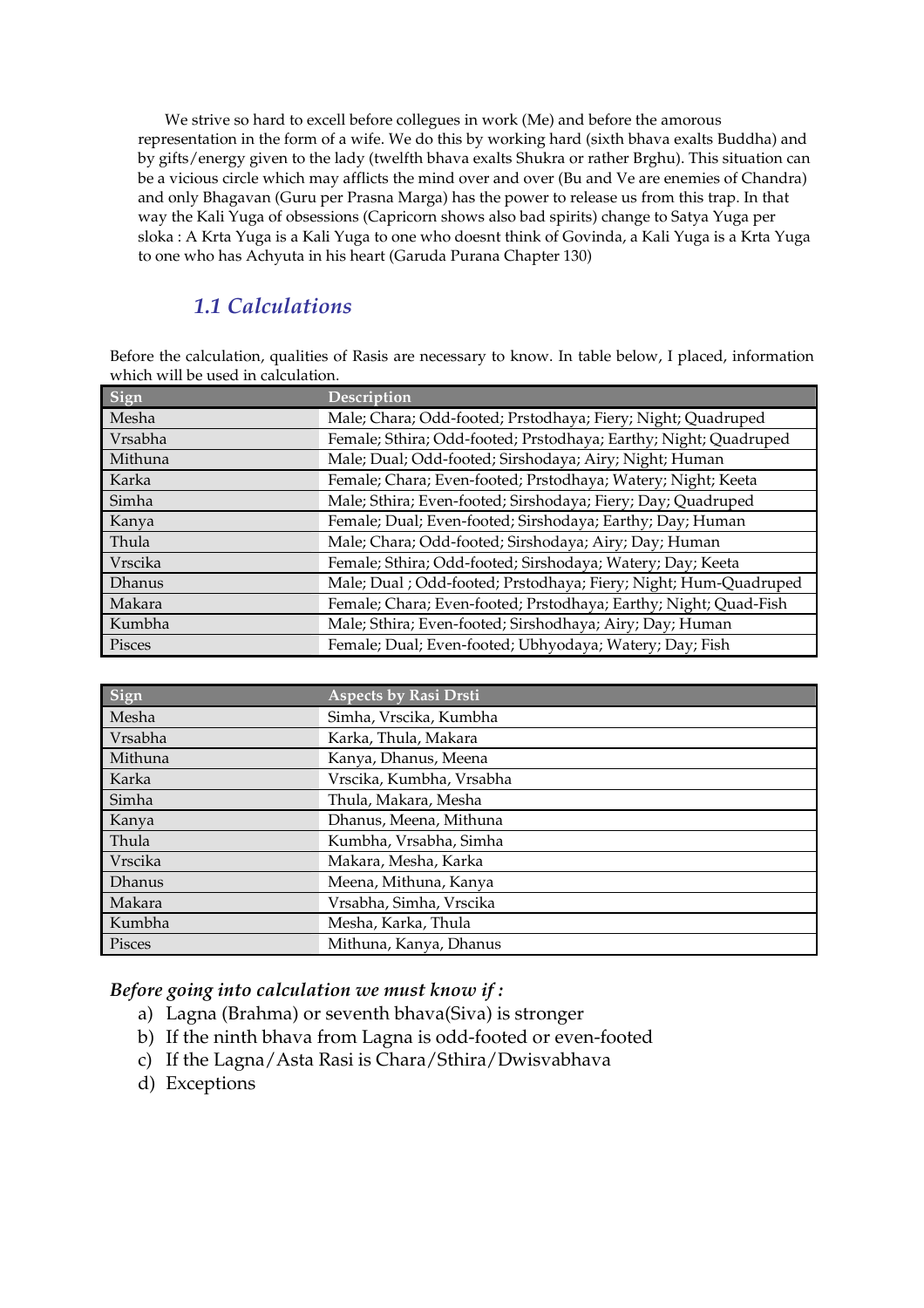## a) Brahma or Siva ?

If the Lagna is stronger we start from the Lagna, if seventh is stronger then the counting will start from the seventh bhava (but now the results will be read from Sign which is in 7H from Dasa Rasi).

#### The Rasi is Stronger when:

(1) Rasi has more planets; and when equal THEN:

(2) Rasi is aspected by Guru / Buddha / or Bhavesh (lord of house); and when aspected by equal numbers of these three THEN:

(3) Different oddity shows stronger Rasi (Deha – Dasa Rasi and Paka Rasi – Rasi of Lord have different oddity) IF BOTH HAVE SAME AND DIFFERENT ODDITY THEN:

(4) Higher longitude (Lord of Rasi has higher longitude)

# b) Odd-footed

If the Ninth Sign from the Lagna (or seventh if stronger) is odd-footed then the order of Dasas is clockwise.



Here the Saggitarius (Ninth from Lagna) is odd-footed so we go clockwise bhava by bhava (chara rasi):

 Ar: 1979-05-23 (3:20:49) - 1991-05-23 (5:07:25) Ta: 1991-05-23 (5:07:25) - 2002-05-23 (0:52:42) Ge: 2002-05-23 (0:52:42) - 2012-05-22 (14:20:00) Cn: 2012-05-22 (14:20:00) - 2015-05-23 (8:46:39)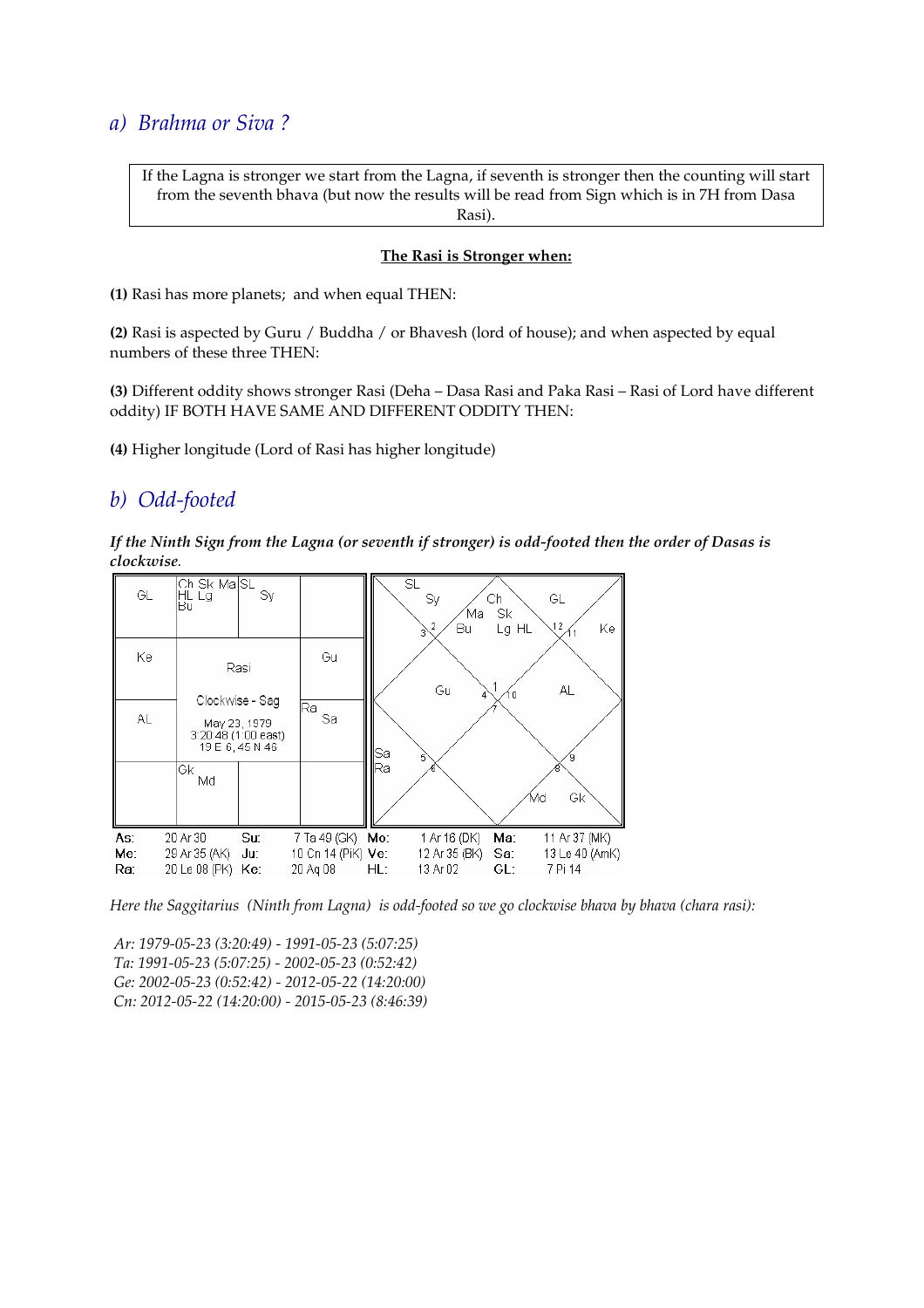# Even-footed



If the Ninth Sign from the Lagna (or seventh if stronger) is even-footed then we go reverse to clockwise.

Here the Leo (ninth from Lagna) is even-footed so we go reverse, fifth by fifth (dual rasi):

 Sg: 1969-02-01 (5:26:39) - 1978-02-01 (12:56:37) Le: 1978-02-01 (12:56:37) - 1985-02-01 (7:52:30) Ar: 1985-02-01 (7:52:30) - 1991-02-01 (20:59:18)

# Chara Rasi

If Chara Rasi is in Lagna (the same will be in seventh) then we go house by house.

|           | ΗL                        |                      | $Bu$ GL Sk<br>$Sy$       |      |                    |     | Sa Gk Md       |
|-----------|---------------------------|----------------------|--------------------------|------|--------------------|-----|----------------|
|           | Ch                        |                      | Ra                       |      |                    | Gu  | Ma             |
|           |                           |                      |                          | lKe∶ | 8<br>g             | Lg  | 6              |
| AL.       |                           |                      |                          | SL   |                    |     |                |
|           |                           | Rasi                 |                          |      |                    |     |                |
|           |                           | Chara Rasi in Lagna  |                          |      | 10                 |     |                |
|           |                           | July 15, 1982        |                          |      |                    | ΗL  |                |
|           |                           | 14:15:00 (2:00 east) |                          |      |                    |     | Ra<br>Sk       |
|           |                           | 18 E 19, 50 N 31     |                          | AL   |                    | Ch  | GL Sy          |
| lsl<br>Ke |                           | Gu<br>Lg             | Md<br>Sa<br>Ma           |      |                    |     | Bu             |
|           |                           |                      | Gk                       |      |                    |     |                |
|           |                           |                      |                          |      |                    |     |                |
| As:       | 8 Li 27                   | Su:                  | 29 Ge 05 (AK) Mo:        |      | 16 Ar 20 (PiK) Ma: |     | 26 Vi 11 (AmK) |
| Me:       | 17 Ge 48 (MK) <b>Ju</b> : |                      | 7 Li 18 (GK) <b>Ve</b> : |      | 0 Ge 12 (DK) Sa:   |     | 22 Vi 30 (BK)  |
| Ra:       | 19 Ge 13 (PK) Ke:         |                      | 19 Sq 13                 | HL:  | 9 Ar 32            | GL: | 10 Ge 47       |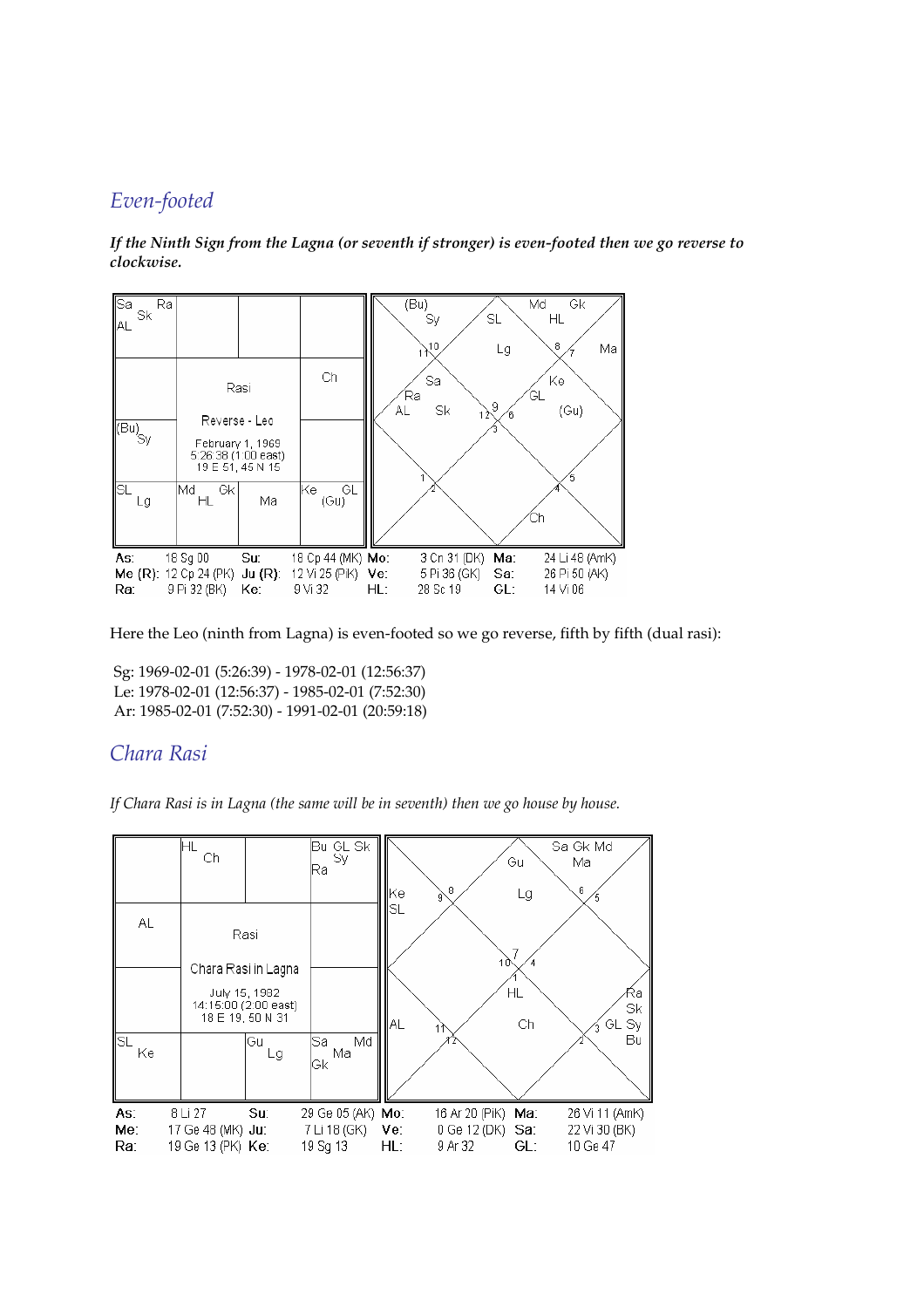Dasa Period of Rasi in years is the number gained from three sequences of counting:

- Distance from Dasa Rasi to its Lord, counted zodically (if sign is odd-footed) or reverse (if sign is even-footed).
- The period of years we always reduce by one.
- $\cdot \cdot$  Further: If lord is exalted then we add 1, when debilitated we reduce 1.

Libra is first bhava (Lagna) and it is chara Rasi. Narayana dasa is as follows:

Li: 1982-07-15 (14:15:00) - 1990-07-15 (15:22:28)

From Sign to Lord is 9 signs. Reduced by one.Period 8 years.

Sc: 1990-07-15 (15:22:28) - 2000-07-15 (4:54:22)

From Sign to Lord is 11 signs. We reduce by one and final number is 10 years.

#### Sg: 2000-07-15 (4:54:22) - 2010-07-15 (18:20:29)

From Sign to Lord is again 11 signs. We reduce by one and number is 10 years.

#### Cp: 2010-07-15 (18:20:29) - 2014-07-15 (19:01:14)

From Sign to Lord is 5 signs (reverse as Capricorn is even-footed). Reduced by one is 4 years.

Order is sign by sign : Li, Sc, Sg, Cp...

### Sthira Rasi

| HL                |                                                            | Ra.                                                                                    | Ch                                                            |     | GL<br>'Kel                                                           | Gu<br>Md | Gk<br>Sa<br>7                           |
|-------------------|------------------------------------------------------------|----------------------------------------------------------------------------------------|---------------------------------------------------------------|-----|----------------------------------------------------------------------|----------|-----------------------------------------|
| AL.               |                                                            | Rasi                                                                                   |                                                               |     | $10^{-9}$<br>SL                                                      | Lg       | Sy<br>Bu<br>΄Sk                         |
|                   |                                                            | Sthira Rasi in Lagna<br>September 29, 1983<br>11:35:46 (1:00 east)<br>19 E 25, 50 N 30 | Sk<br>lBu.<br>Ma                                              | НL  | AL                                                                   | 8<br>Ra  | Ma                                      |
| GL                | Gu Md Ke Gk<br>Lg<br>SL                                    | Sa.                                                                                    | Sy                                                            |     |                                                                      |          |                                         |
| As:<br>Me:<br>Ra: | 15 Sc 07<br>24 Le 28 (AK) <b>Ju</b> :<br>25 Ta 51 (GK) Ke: | Su:                                                                                    | 12 Vi 06 (BK) Mo:<br>12 Sc 48 (AmK) <b>Ve</b> : -<br>25 Sc 51 | HL: | 7 Ge 03 (PiK) Ma:<br>$2 \text{ Le } 56 \text{ (DK)}$ Sa:<br>10 Pi 20 | GL:      | 6 Le 02 (PK)<br>9 Li 53 (MK)<br>8 Sq 03 |

Here we have Scorpio Lagna (Sthira Rasi). So the sequence will be every sixth sign. Sc..Ar..Vi per sloka Dwiteeye Ravitah (J.S. 2.4.9). Katapayadi Systesm should be used to read this sloka. Ra = 2; Va = 4. The number we reverse and its 42. Divided by 12 we get 3 as 12\*3=36 and Reminder 42-36=6. Every sixth house. The periods of Dasas should be calculated in the same way as in the Chara Rasi example.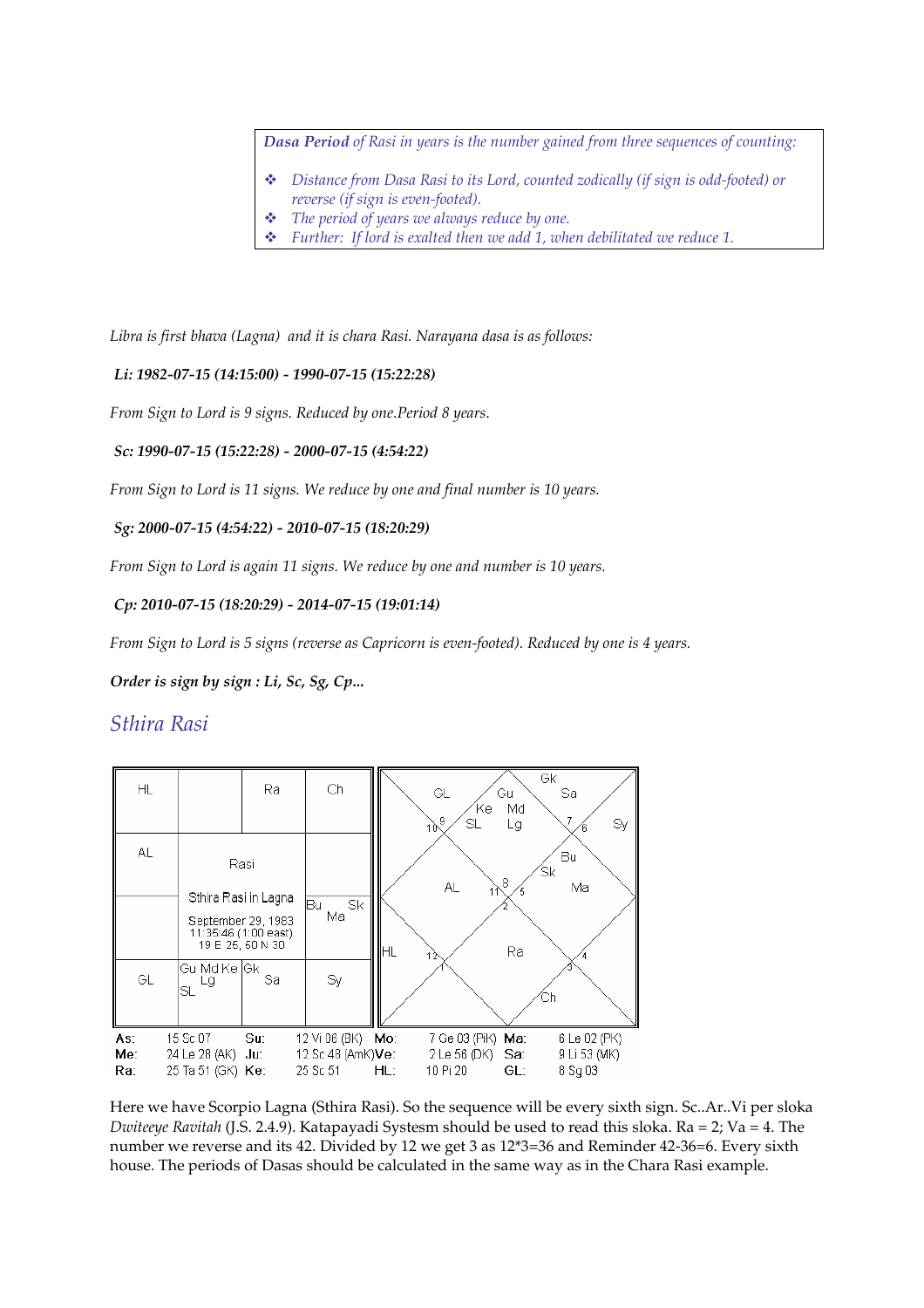Sc: 1983-09-29 (11:35:46) - 1992-09-28 (18:50:28) Ar: 1992-09-28 (18:50:28) - 1996-09-28 (19:30:44) Vi: 1996-09-28 (19:30:44) - 1997-09-29 (1:40:04) Aq: 1997-09-29 (1:40:04) - 2002-09-29 (8:20:24)

# Dwisvabhava Rasi

|                   | Lg                      | Gk<br>Md                                                   | ∣Ma⊦<br>Ch                                                           | $\overline{Bu}$ GL<br>Sy                                  | llBu<br>llCh. | Gk<br>Gu<br>Md<br>ΗL<br>11<br>(Sa]<br>Lg<br>10                                                                   |
|-------------------|-------------------------|------------------------------------------------------------|----------------------------------------------------------------------|-----------------------------------------------------------|---------------|------------------------------------------------------------------------------------------------------------------|
| llKe∶<br>IIAL     | Gu<br><b>HL</b><br>(Sa) | June 30, 1962                                              | Rasi<br>Dual Sign in Lagna<br>0:13:31(5:30 east)<br>88 E 22, 22 N 34 | lRa.<br>Sk                                                | llMa<br>∥Sk   | Kel<br>GL<br>12<br>Sy<br>SL.                                                                                     |
|                   |                         |                                                            |                                                                      | SL                                                        | llRa          |                                                                                                                  |
| As:<br>Me:<br>Ra: |                         | 28 Pi 30<br>22 Ta 45 (AK) <b>Ju</b> :<br>17 Cn 10 (GK) Ke: | Su:                                                                  | 14 Ge 12 (PK) <b>Mo:</b><br>19 Aq 21 (BK) Ve:<br>17 Cp 10 | HL:           | 16 Ta 43 (PiK) <b>Ma:</b><br>0 Ta 00 (DK)<br>21 Cn 26 (AmK, Sa (R): 16 Cp 55 (MK)<br>GL:<br>22 Cp 47<br>21 Ge 48 |

Here the order is every fifth bhava. And after three signs, we get one sign further. Like Pi, Cn, Sc, Sg (after three trikona's we go one step ahead).

 Pi: 1962-06-30 (0:13:32) - 1963-06-30 (6:12:14) Cn: 1963-06-30 (6:12:14) - 1966-06-30 (0:46:47) Sc: 1966-06-30 (0:46:47) - 1972-06-29 (13:43:02) Sg: 1972-06-29 (13:43:02) - 1974-06-30 (1:51:54)

## **Exceptions**

1.When Sani is in Lagna we go always forward 2.When Ketu is in Lagna we go in reverse direction to the default.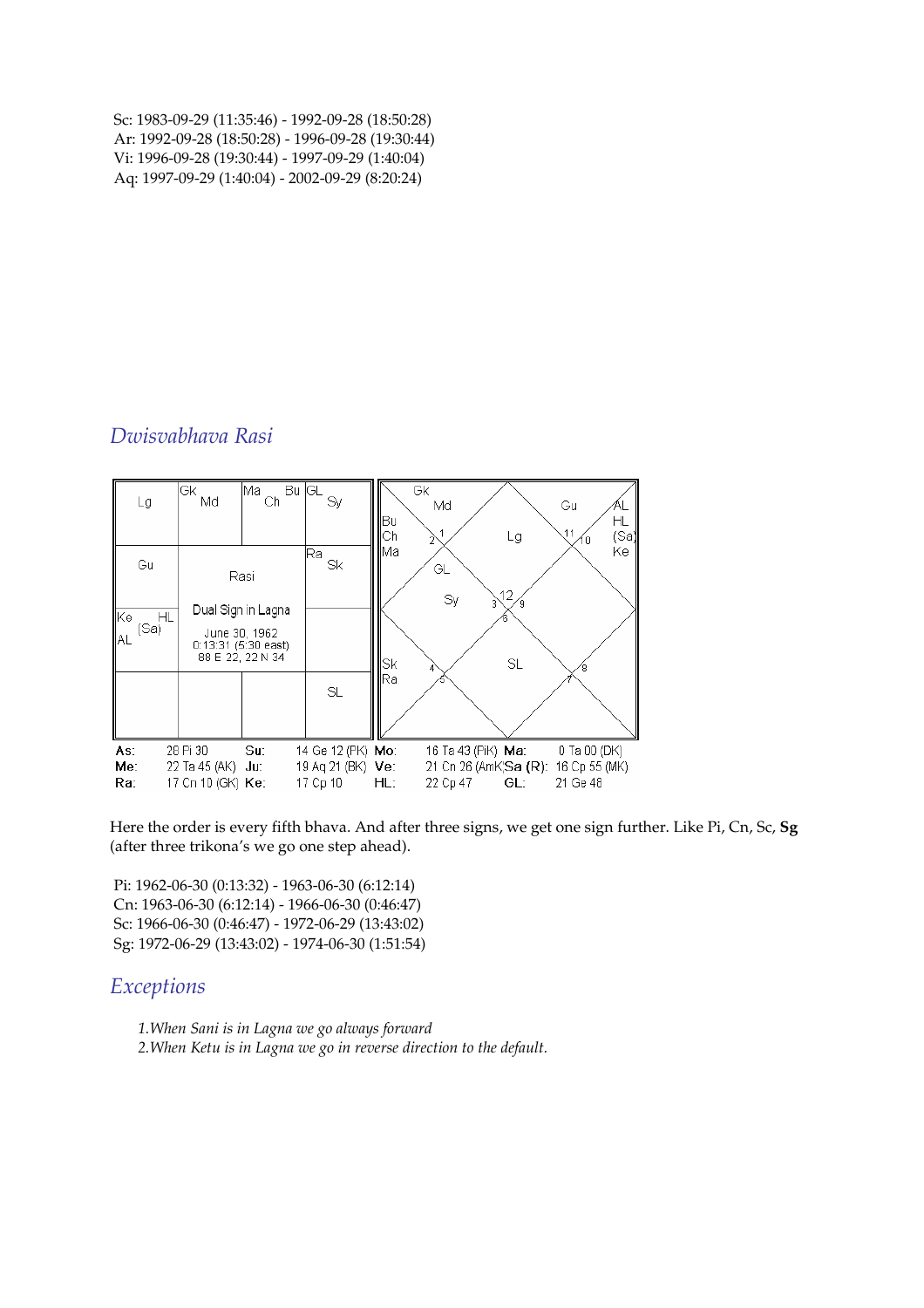# 1.3 INTERPRATATION:

| <b>POINT</b> | <b>EXPLANATION</b>                                                                                              |
|--------------|-----------------------------------------------------------------------------------------------------------------|
| Deha         | Dasa Rasi; Physical body of person; Karaka: Surya.                                                              |
| Jeeva        | Bhaya Rasi <sup>5</sup> ; Hapiness, prosperity and direction (Nara – human, Ayana –<br>direction); Karaka: Guru |
| Paka         | Rasi occupied by Rasi Lord; Ripener of Dasa; choices made; see from Lagna                                       |
| <b>Bhoga</b> | Arudha of the Rasi; See from AL                                                                                 |

# b. Basic prinicple from Kalachakra & Chara dasa chapter

Parasara advises us to treat planet (in Udu Dasa) or Dasa Rasi (in Padakrama Dasa) as Lagna and see the results. Generally benefic are welcomed in second, forth, fifth and eight from Dasa Rasi. Seventh bhava from Dasa Rasi shows mental attitude and when Nodes are there person will make bad choices in work. Sani gives laziness while Mangal in 7H from Dasa Rasi shows desire for excellence. Second & eight bhavas show financial condition in the period. Malefic(s) in these bhavas shows time of poverty/debts. If the same malefics are in second and eight in Dasa Pravesh Chakra financial struggle is certain<sup>6</sup>. If Rahu is in second from Dasa Rasi in DPC loss of wealth occurs. (BPHS sloka 50/ch 52)

| POINT                | <b>RESULT</b>                                                              |
|----------------------|----------------------------------------------------------------------------|
| Deha with malefic    | Disease (Surya-fire, Chandra-drowning, Mangal-injury, Buddha-              |
|                      | inflamation, Sani-spleen, Nodes-poison)                                    |
| Jeeva with malefic   | Mental illness                                                             |
| Deha & Jeeva         | Comforts, good fortune, redemption from disease (Su) and sorrow (Ju).      |
| occupied by Guru,    |                                                                            |
| Shukra or Buddha     |                                                                            |
| Malefic/Benefic in 3 | Victory / Defeat                                                           |
| & 6 from Dasa Rasi   |                                                                            |
| Any planet in 11H    | Beneficial results (other verse states that malefic still gives obstacles) |
| Benefic rasi with    | First favourable then bad results                                          |
| malefic and reverse  |                                                                            |
| Benefic in 2H, 5H    | Affection of king & victory                                                |
| Benefic in 9H        | Religious thinking, affection from Gurus                                   |
| Malefic in 7H        | Health issues to wife                                                      |
| Rahu in Badhak       | Fear, bandhana, enemies                                                    |
| from Dasa Rasi       |                                                                            |
| Malefic or deb in    | Fear of death                                                              |
| kona                 |                                                                            |
| Exalted graha in     | Administration position, wealth, welfare, fortune                          |
| Dasa Rasi            |                                                                            |

 $\frac{5}{5}$  Count from Dasa Rasi the same distance as from Lagna to Dasa Rasi.

<sup>6</sup> Post from Sanjay Rath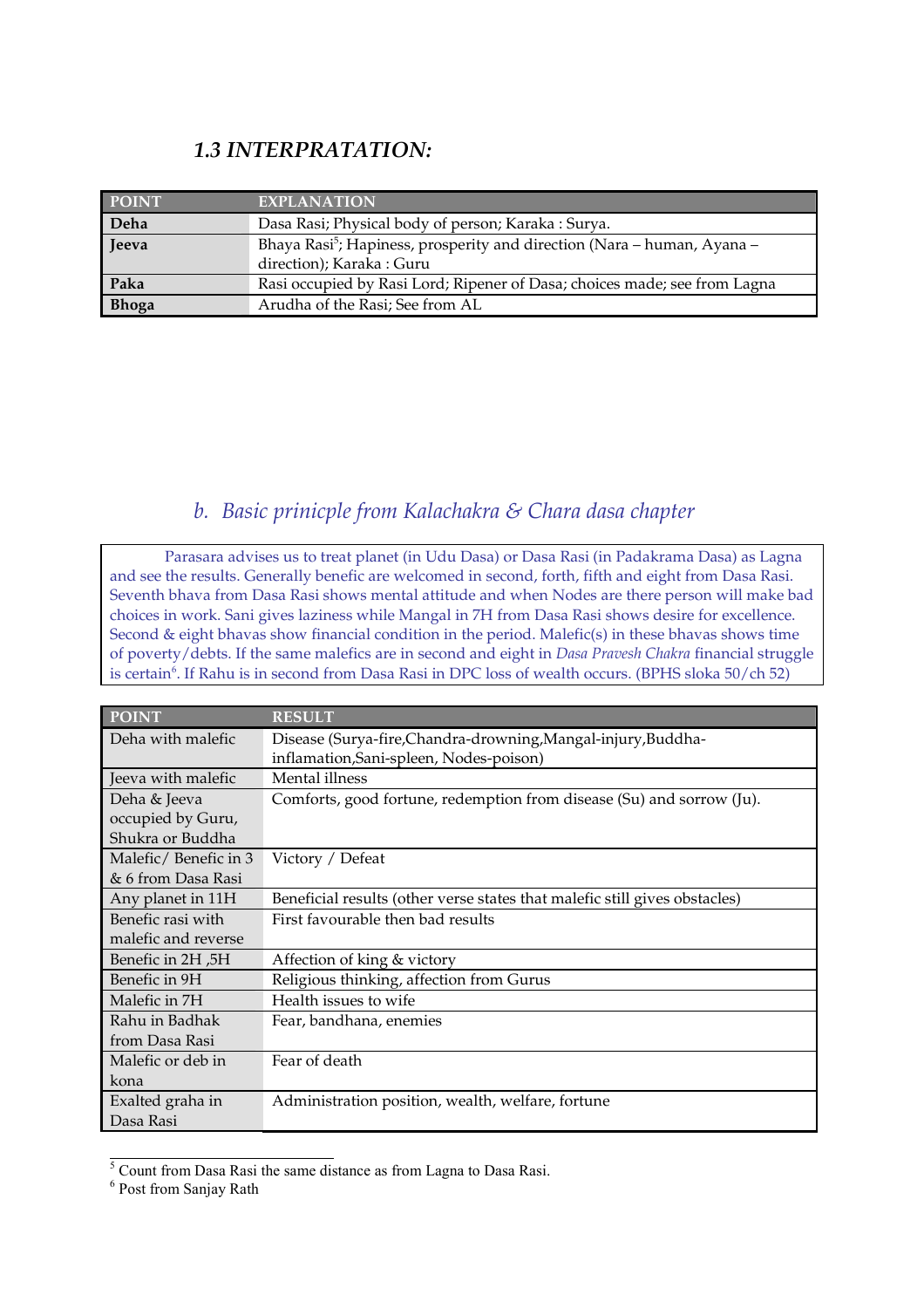| Debilitated graha in | Degradation of fortune, loss of wealth, disease |
|----------------------|-------------------------------------------------|
| Dasa Rasi            |                                                 |
| Pakesh with Guru     | Wealth, son, auspicious work                    |

## c. Bhava's from Kalachakra chapter

| <b>BHAVA</b>    | <b>EVENT</b>                                                                       |
|-----------------|------------------------------------------------------------------------------------|
| <b>FIRST</b>    | Health/illness, comforts                                                           |
| <b>SECOND</b>   | Meals, Hapiness of wife, wealth                                                    |
| <b>THIRD</b>    | Brother's comfort, valour, ornaments                                               |
| <b>FORTH</b>    | Relatives, property, house, clothes, conveyance                                    |
| <b>FIFTH</b>    | Children, spirituality, success in intelectual pursuits, appreciation of authority |
| <b>SIXTH</b>    | Wrath from king, danger from fire, poison, weapons, diseases                       |
| <b>SEVENTH</b>  | Marriage, birth of children, honour                                                |
| <b>EIGHTH</b>   | Change of residence, sorrow, death of relatives, poverty                           |
| <b>NINTH</b>    | Marriage (dharma), children (see Stri Jataka), wealth (Lakshmi)                    |
| <b>TENTH</b>    | Recognition, hapiness from wife and children, noble pursuits, religious events     |
| <b>ELEVENTH</b> | Hapiness from wife & friends, wealth, comforts                                     |
| TWELFTH         | Failure in ventures, loss of vitality, body pains, loss of occupation, poverty     |

# 2. Ashtakavarga technique

# a. Basics of Ashtakavarga

Maharishi Parasara in Ashtakvarga Adhyayah mentions that this system is for human beings which become dull in the course of time (Kali Yuga) (kalau pAparatAnAM cha mandA buddhiryuto nR^iNAm). Manda refers to Sani, and Capricorn (Kali Yuga) debilitates Guru (akash tattwa), therefore for our help Maharishi expounds this system. Here we can meet statement that even Vasistha and Brhaspati have not been able to predict precisely hapiness and sorrows (sloka 11), what to say about people of Kali Yuga. The same statement appears in Prasna Marga.

Next point: This system should be applied with other tools of Jyotish as Rsi that this technique can't contradict the results of other systems :

(saMkarasyAvirodhaJNcha shAstrasyApi prayojanam.h | janAnAmupakArArthaM sAvadhAnamanAH shR^iNusloka slokas 5-6)

#### Asthakavarga can be used to see:

1) amount and area of the hapiness and suffering – sukhaduHkhapariGYAnamAyushho[BPHS] 2) and to time it with help of a Gochara - gocharagrahavashAnmanujAnAM

yachChubhAshubhaphalAmyupalabdhyai [Phaldeepika Trayovimsho Adhyayah].

 3) direction and area of auspicious energy which can be used along with Vastu (Prasna Marga)

- 4) strength (Ju) and weakness (Sa)
- 5) bimba of Deity (ref. Prasna Marga "Deva-Prashna")
- 6) amount of siblings, children, wifes etc.
- 7) ayur matters
- 8) others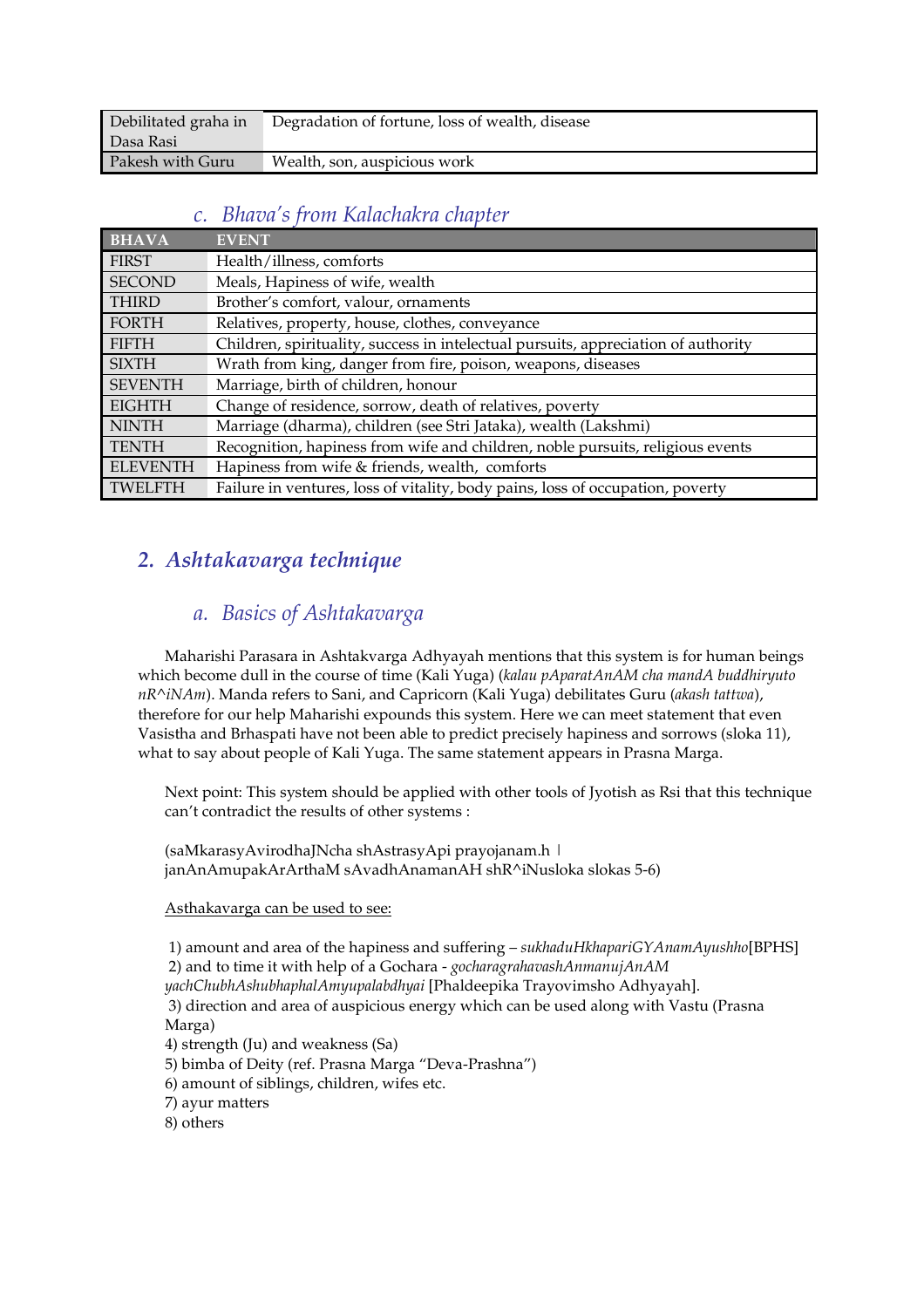Ashtakavarga is a point system with eight charts (ashta), where every graha contributes to some project. Maharishi says that as there are auspicious and inauspicious houses from lagna, in the same way, these houses gives good or bad results (phala) in relation to other planet. This depends on type of Ashtakavarga. If it is Ashtakavarga of Guru then it means support for our dharma, sukha and jnana (Satva). They are many systems to draw the charts and mark the points. In our parampara we stick to this definitions:

- $\bullet$  Positive contribution is called sthana bindu, daya, aksha (in ancient times it was done with placing beads on the ground) - giving strength
- Negative contribtion is called karana rekha (vertical line) it shows no strength from particular source of energy (graha)

Bhinna ashtakavarga shows the contribution of all planets in particular planet-ashtakavarga.

- Contribution to Bhava: For example Guru-Ashtakavarga shows how other areas/people are supporting our dharma and jnana. We can see which bhava (area of life) is getting help from Guru (Gu), Spouse (Ve) or Relatives(Me) in Spiritual Life (Su Ashtakavarga Chart). As Ashtakavarga can be used in Varga's we must be careful which level of Guru (D1 – overall auspiciousness D20 – Diksa Guru & Jnana) we are analysing.
- Contribution to Graha: The planets contributing to Graha would indicate what adds/reduces the particular substance represented by the planet. For example Grahas which contribute to Manda will show shad ripu which is cause of all weaknessess. This can be used to see obstacles in spirituality (Upasanaamsa) and other areas.

Now, if we will add all this points from different ashtakavarga's of planets then we will get Sarva-Ashtakavarga (SAV) and this is used to see overall potential of the bhava. This is used to compare income and outcome, and also to see which part of life (early, middle, old age) will be most auspicious. The point system is also used to time years of operation's (Bindus occupied by Mangal), poisoning and other matters (ref Prasna Marga).

In Narayana Dasa Sanjay Rath advises that we can use Ashtakavarga both SAV and Bhinna:

- Sign having more Ashtakavarga (SAV) points will yield beneficial results.
- If lord of Dasa Rasi gains many beneficial points in the AV it signification will prosper.

# Chakarakaraka's

Parampara teaches that we should use CK's scheme while seeing contribution. Planets with low contribution in pariticular sign will show suffering and misfortune to person / area represented by the CK's.

| Charakaraka | Referent      |
|-------------|---------------|
| AK          | Native        |
| AmK         | Work          |
| $\rm BK$    | Brother, Guru |
| DK          | Spouse        |
| MK          | Mother        |
| PiK         | Father        |
| PK          | Child         |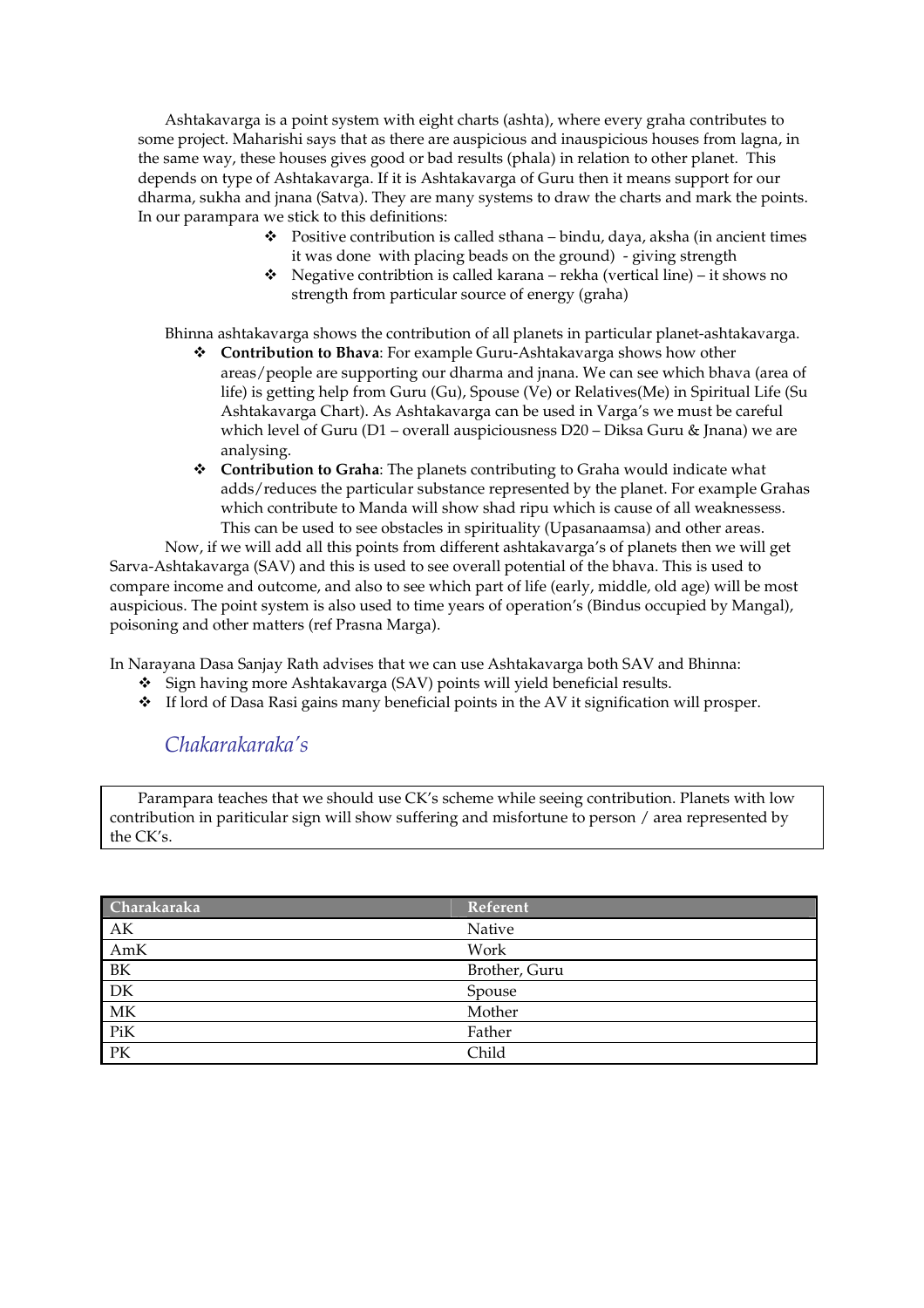## Examples



In Dasa of Capricorn from 96-03 person had serious health problem related to jaw-inflamation (8L in Taurus). As this Rasi has only 2 Bindu in Bhinna Ashtakavarga of Rahu which is Atmakaraka the health problem was inevitable. Buddha in trikona to Dasa Rasi gives mitigation of evil results while Shukra in 7H shows desire for opposite sex and painting. In that period native became well-known in his artistic group (AL).

| (Gu)              | SL<br>Ke                                  |                                                       | Ma                                         | Сh                   | Md<br>Gk<br>Sk<br>Sa<br>5<br>Lg<br>6                        | Ma<br>3                                  |
|-------------------|-------------------------------------------|-------------------------------------------------------|--------------------------------------------|----------------------|-------------------------------------------------------------|------------------------------------------|
|                   |                                           | Rasi<br>Buisnessman<br>October 31, 1975               | Sal<br>Lg<br>Gk<br>Md.<br>Sk               | Bu                   | Ra<br>GL<br>4<br>Sy<br>O                                    | SL<br>Ke                                 |
| HL                | AL.                                       | 21:15:15 (1:00 east)<br>14 E 34, 53 N 26<br>lRa<br>Sy | GL Bu<br>Ch                                | AL                   | 8                                                           | (Gu∥                                     |
| As:<br>Me:<br>Ra: | 3 Cn 10<br>27 Vi 55 (AK)<br>28 Li 59 (DK) | Su:<br>$Ju(R)$ :<br>Ke:                               | 14 Li 16 (MK)<br>23 Pi 46 (BK)<br>28 Ar 59 | Mo:<br>Ve:<br>$HL$ : | 6 Vi 41 (GK)<br>Ma:<br>27 Le 51 (AmK)Sa:<br>22 Sg 01<br>GL: | 8 Ge 55 (PK)<br>9 Cn 16 (PiK)<br>4 Li 32 |

In Virgo Mahadasa person started His career (AK and Chandra in Dasa Rasi!). As Amk is connected to Surya person is engaged in buisness. This contains especially things related to scents (Prthvi Tattwa) and eleventh from Arudhapada is influenced by Buddha (selling) and Chandra (own effort – Lagnesh) which sustains one's career (2 from A10). Virgo contains 6 points in Shukra BAV. Shukra is AmK.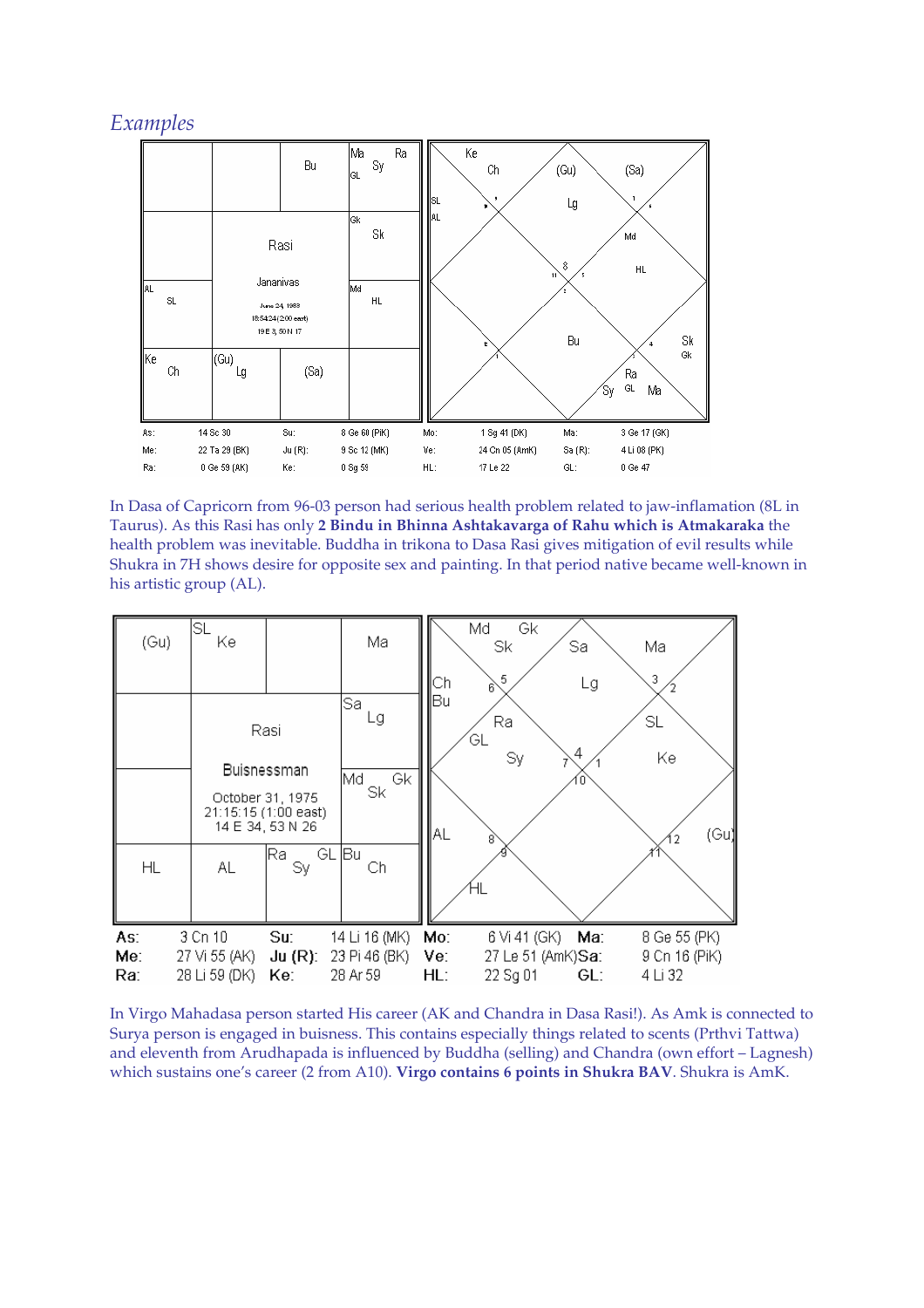

In Aquarius Mahadasa (sign is the last trend) dasa which is also ninth lord person started teaching one branch of Vedanga. We see that Shukra BAV has 7 points in Aquarius (Dasa Rasi). In the 3/3 (Sirshodaya Aquarius so the 3/3 part is sign – Bhagya bhava – Institution of teaching) part of dasa when AD of Gemini (Lagna with Lakshmi Yoga) started this person started role as a teacher in Vedanga Institution. We see that lord is Sani and Rahu. Sani is engaged in Pravraja Yoga (combust) in fifth bhava (sisya's) while Rahu is forming Laxmi Yoga (teachers) so native in that time is both learning and teaching.

# 3. Pachakadi technique

Pachakadi is one type of Sambandha presented by Venkatesh Daivajna in Sarvarthacintamani - Slokas 131-135, Adi is used here as "beginning with". Like Deeptadi begins with Deepta (exaltation) Avastha. Pachakadi contains of :

| <b>Type</b> | <b>Effects</b>                                                                              |  |
|-------------|---------------------------------------------------------------------------------------------|--|
| Pachak      | Ripener; career achievments, favour from superiors, education                               |  |
| Bodhak      | Fructified results; Positive or negative depending on Naisargik and Tatkalika<br>Friendship |  |
| Karak       | Adverse results; disease of family, theft                                                   |  |
| Vedhak      | If friendly to dasa lord shows obstacles, while if enemy it shows good results              |  |

All the effects of planets from Dasa Lord should be studied from Classics;

I will here present table of bad position from peculiar Graha, which will be used in our analysis of results in Dasa Period.

| Graha     | Ill-fated places from that Graha |
|-----------|----------------------------------|
| <b>Su</b> |                                  |
|           | 12                               |
| Ma        | 12                               |
| В11       |                                  |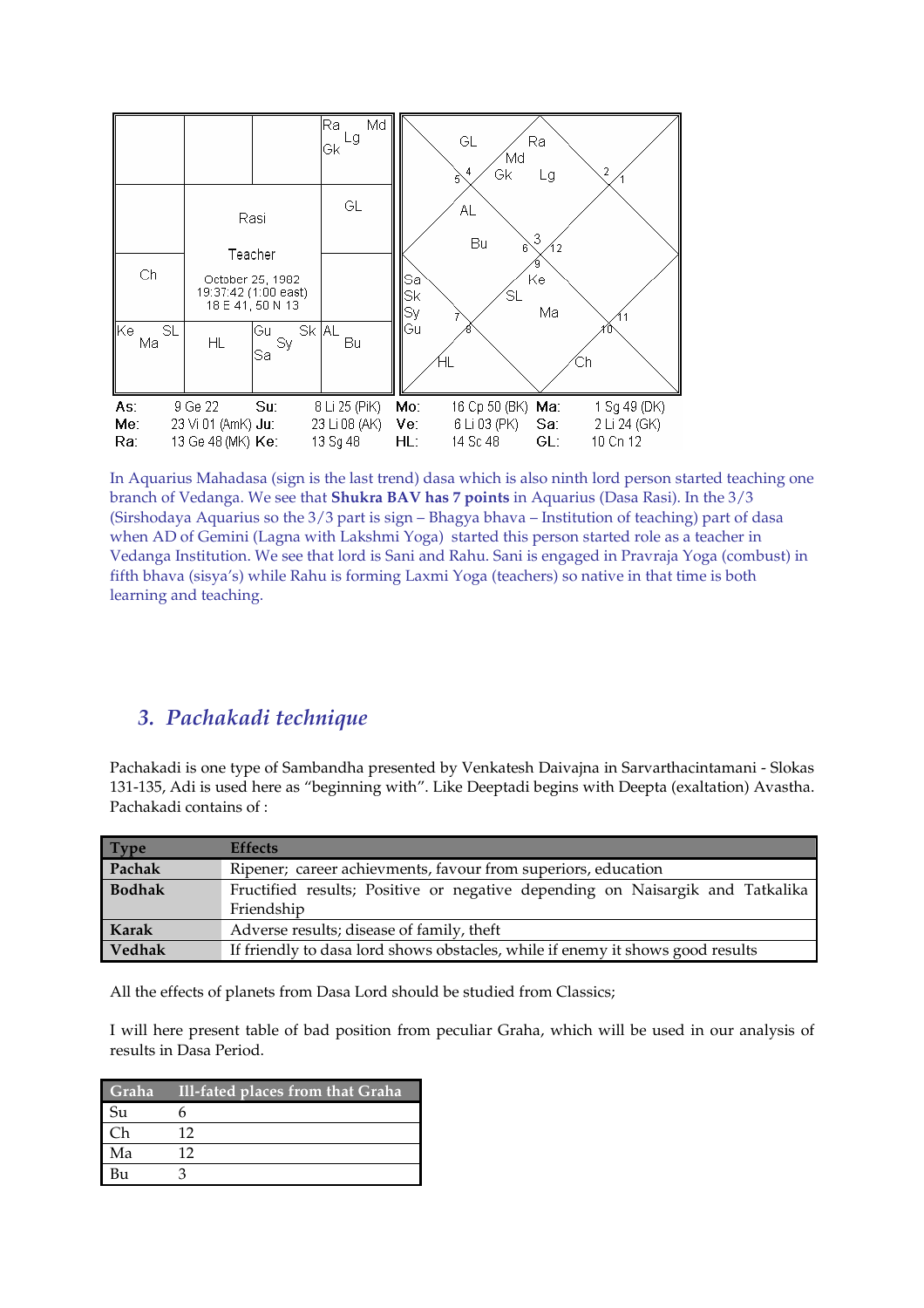| п<br>Gu |  |
|---------|--|
| Sh      |  |
| Sa<br>ı |  |
| Ra      |  |

If Narayana Dasa Rasi has Surya, Sani or Guru then Arudha's, Graha's and Bhava placed in sixth from Dasa Rasi suffers. This can be used also in stationary predictions like 1) Mangal in seventh gives strong warrior because the sixth bhava is hitted. 2) Chandra in third in Navamsa shows short longevity to partner because 8H from 7H is hitted and so on..

\* Pachakadi Sambandha is also used from Atmakaraka and Karya Bhava in Varga's, therefore DK in third from Guru-AK gives financial strains, while Surya in sixth in D9 is bad for marriage (12H from 7H).

# Examples





Chart: Prince of Wales is the eldest son of Queen Elizabeth III. Diana, His wife, Princess of Wales, was killed in a car accident while being chased by paparazzi (Mo+Ra in 3 from AL, Aries shows foreign country and dynamic circumstances) in Paris in 1997. Year 1997 is the beginning of Leo Dasa (effects of Dasa can be seen also one year before – Narayana Dasa; Sanjay Rath). For famous people we can see also the 7H results, therefore we read from Leo dasa altough it is Aquarius (8H – death). We see that Sani hates sign in sixth from Him which is seventh Rasi (3 from UL is aspected by Ra/Ma, while 3 from DK by Ra/Ke – dusthamarana yoga for spouse). Shukra must be involved for car accidents and it is in 8 from AL.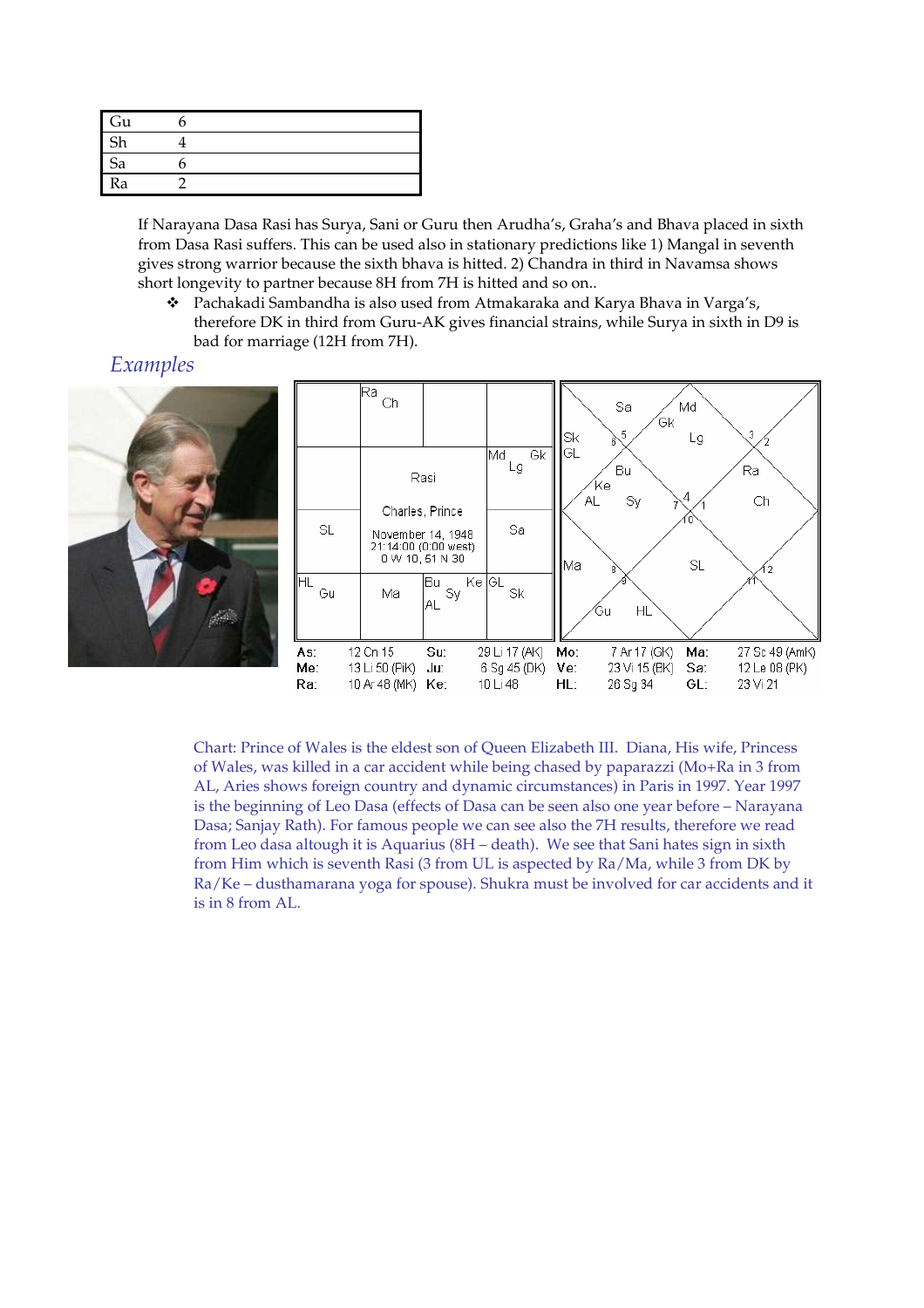

This is Siddhamsa of the author. Mahadasa is of Virgo (counted from Cancer, as 7H from 4L-D1 is stronger, but here we dont see the results from 7H following Sanjay Rath example; ND Book Page 156) Virgo is seventh bhava with Unmada Yoga showing that friends circle will be blocking one studies (9L). Ninth bhava has two lords, so the native has two direction of studies; one is engineering (Sa+Ma in Virgo – engineering(Ma) related to protection of envinroment with the tools of construction – Buddha+Sani), second is philosophy (Cancer Rasi with Rahu in fifth bhava). Rahu and Ketu in fifth also shows interest in Jyotish. (Varga means Division (Gana), and Gana is ruled by Ganapati). The whole period of Virgo (99-07) was period of complete disinterested and disinspiration with formal education as Sani hates Sign in Marana Karaka Sthana from him, this is yuti Ninth lord of studies. The last Dasa of Leo has Chandra, and Chandra in Pachakadi hates the 12 sign from it namely Cancer. Cancer is occupied by ninth lord, so in the last dasa we see afflictions related to study area. As Chandra is in Leo and Dispositor is in twelfth bhava with Guru (Lagnesh) we see that spirituality/jyotish (Sy and Ju in Ra sign) would inspire the mind to study. Fixed sign of Leo shows good focus while forth lord (d1 and d24) is in eleventh (jyotisha). Shukra which is 8L in tenth bhava shows recognition (tenth bhava rules aksa) related to consulting (ve) and occult subject (8L).

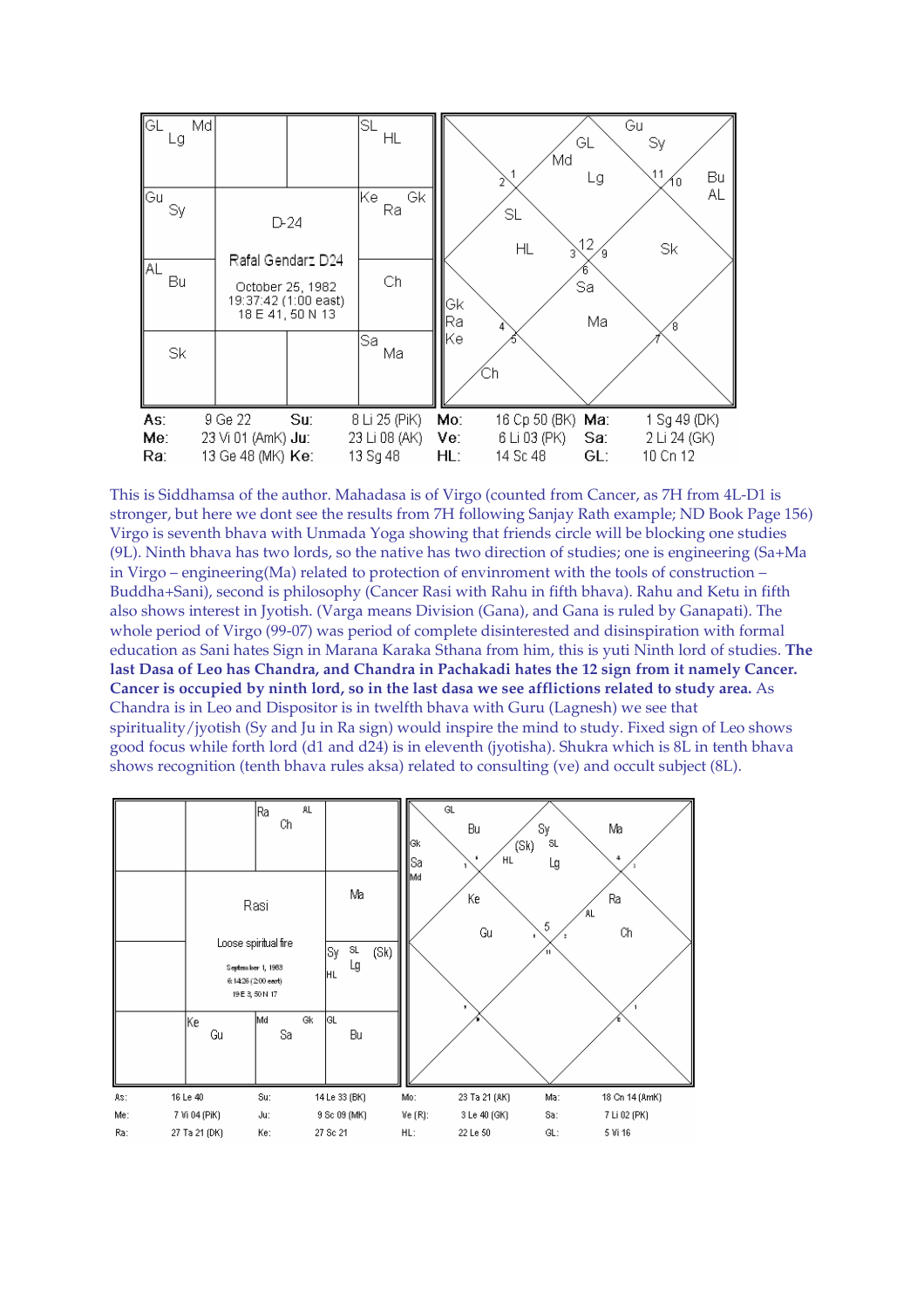Scorpio Mahadasa is from 2003 to 2010 as Mangal is debilitated (7 years). Chandra in seventh bhava shows that person would become famous, because he will change place of stay (yogakaraka and paka rasi in vyaya bhava). Guru Ketu indicate spiritual parampara, but the Guru hates sixth bhava from Dasa Rasi so the person broke Puja and going to the temple. We see that Gemini Rasi (previous dasa) has third and sixth Rasis occupied by benefics (also with malefics) so the spirituality was mixed with materialism (fighting for goals). From the Scorpio perspective third and sixth are ruled by malefics and thats the time when natives rises (7 from AL). All details and confirmation should be done through D20 (Chandra AD is eleventh lord in D20 causing decline of spirituality).



In Aquarius Mahadasa this person became father. There was a little accusion from the side of the mother of this child. Rahu in fifth bhava with Arudhapada and it was Rahu-Rahu period. Mars hates twelfth bhava from it and it is this fifth bhava, so this period gives battles and problems related to His daughter.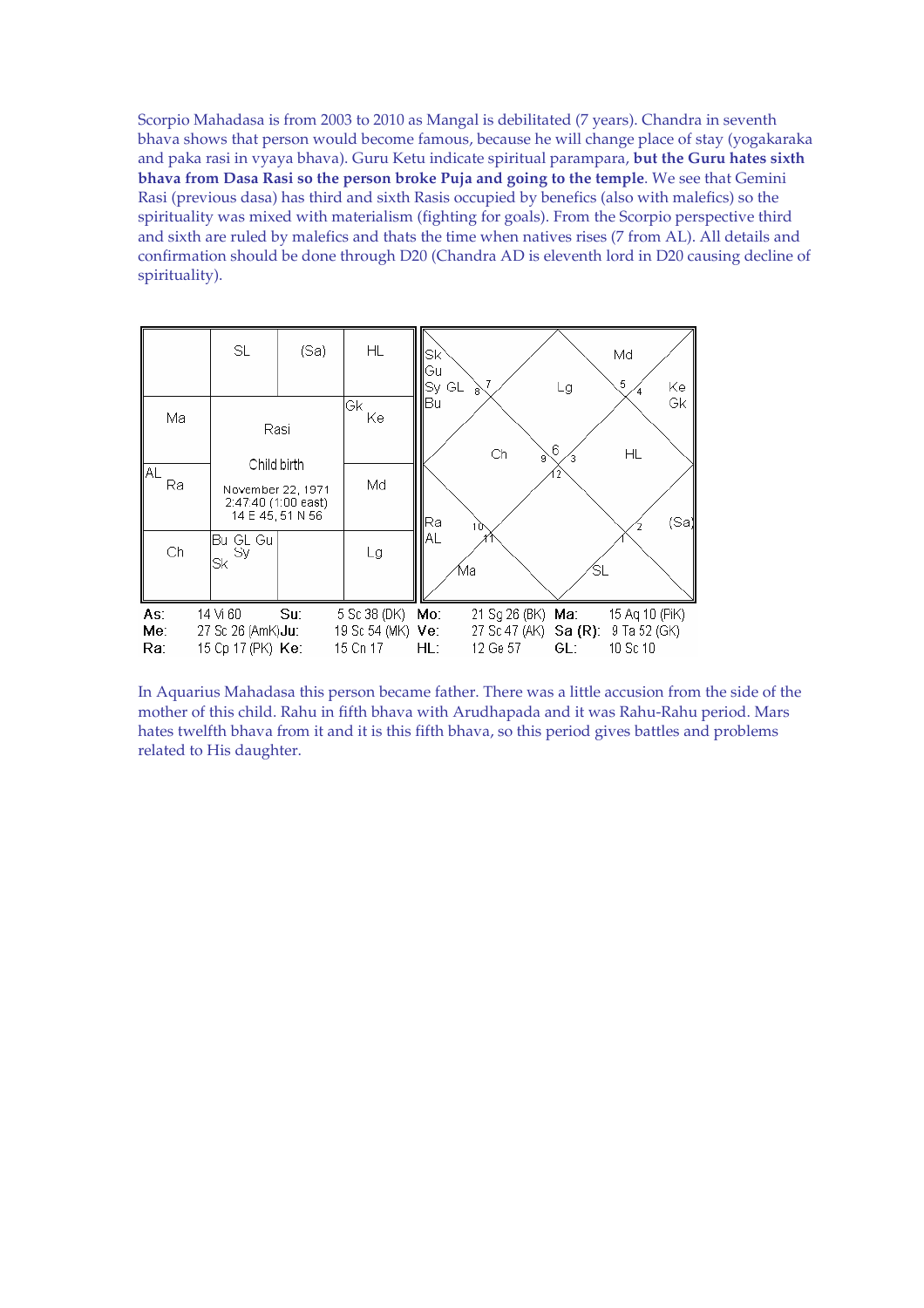# 4. Tri-murti technique a. Trimurti



Brahma controls Raja Guna as creator of this world, Siva controls Tamo Guna while Visnu is sustainer through Satwa Guna. In Jyotish Brahma is the Dasa Rasi (Rajas) , Siva is the eigth bhava (Tamas) from Dasa Rasi and Tenth bhava is Visnu showing our sustainance through our Karma (satwa). Brahma shows intelect, health and fame (rajas). If Lord of Dasa Rasi is badly placed we are foreced to do things we dont want to. Eight bhava shows debts and purging sins, and shows if we are fulfilling this debts to the world. If all three lords are in a bad yoga or curse then person suffers in that area.

# Examples:





- \* Yoga Karaka is with Arudha Lagnesh which is in Dhana Yoga (eleventh, seventh, ninth + Navamsa Dispositor of Surya)
- Guru (with Surya dispositor) and Chandra (Arudha Lagna Nakshatra Lord) are in kendra and aspecting AL – fame
- AK+PK and Lagnesh with Karmesh and Nakshatra Lord (Simhasana) in Ve/Sa (parties/drinking) atmosphere

Justin Timberlake is an author, dancer, actor and singer. Arudha Pada is dominated by Buddha and AmK is with Sani (third avayogi). Tenth lord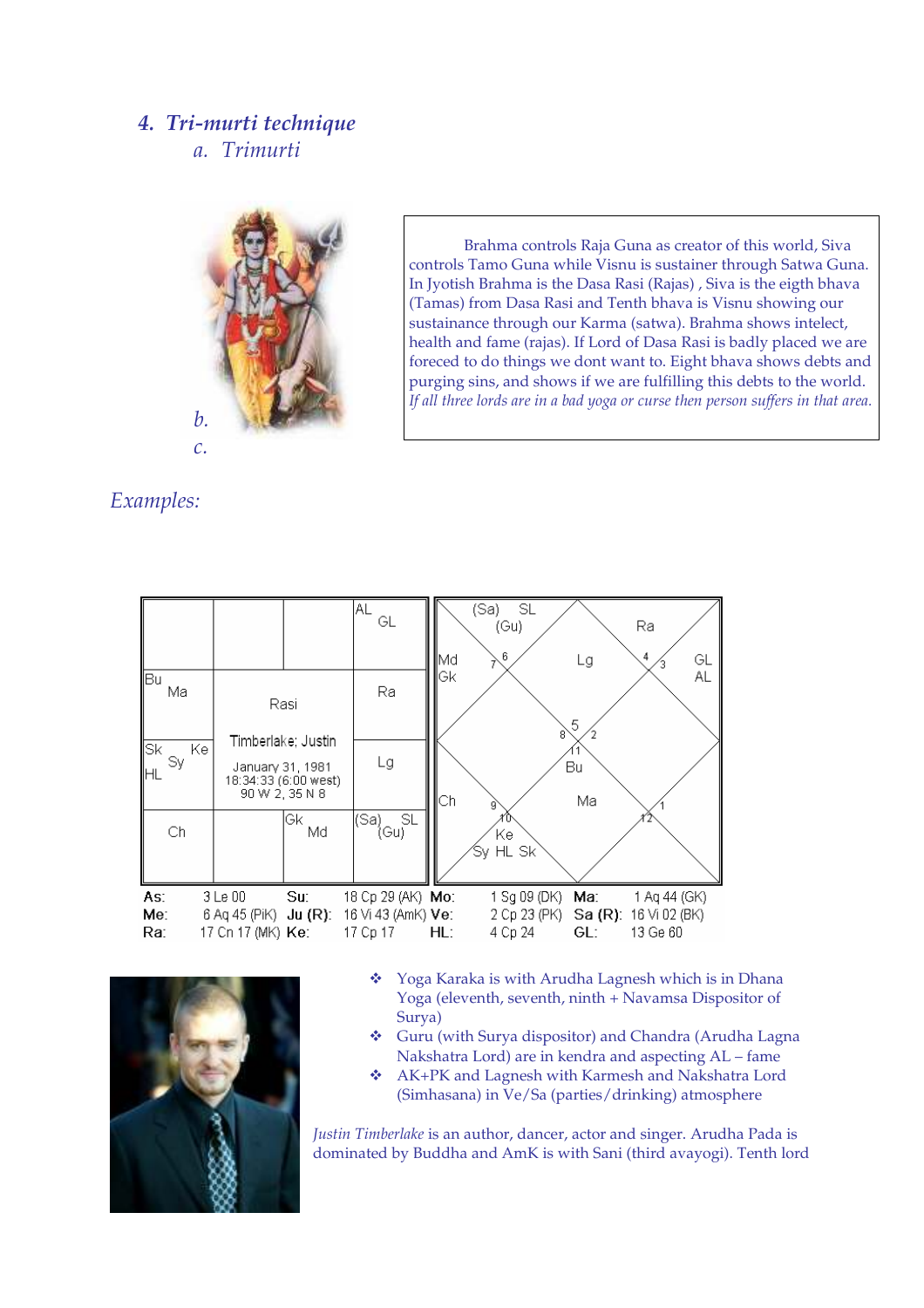(tenth bhava has highest points in SAV) is Shukra (deb in D10 – low ideas – sexual) in Capricorn Rasi (tenth natural bhava, kali yuga).

He became famous with N'Sync group (95-00) which was period of Gemini Dasa. Gemini Dasa has Arudha Pada and Chandra in seventh from Dasa Rasi.

- $\bullet$  Brahma Buddha in seventh (public) with Yogakaraka.
- $\div$  Siva Sani is with Guru (5L+7L) in second bhava
- $\bullet$  Visnu Guru is with Sani in second..the same yoga with *Aditya* (Surya dispositor) and Subhapati (Chandra dispositor).





Visti Larsen started learning Jyotish in Leo Dasa (which is till now). So all His success in mastering this occult-vidya were in Leo Dasa. Those who are conversant with Dasa Pravesh Chakra system can see that Lagnesh is in twelfth bhava in Parampara & Lakshmi Yogas, which is in forth from Dasa Rasi (vidya).

- $\bullet$  Brahma Paka Rasi is involved in 1/10 Parivartana which is Raja Sambandha Yoga per Sage Parasara. Surya is in own sign in D9 and D10 which gives stage of actualization for native's fame.
- Siva & Visnu (8L and 10L from Dasa Rasi) are involved in second Parivartana Yoga between seventh and fifth lord which is called

Siva Yoga giving one knowledge.